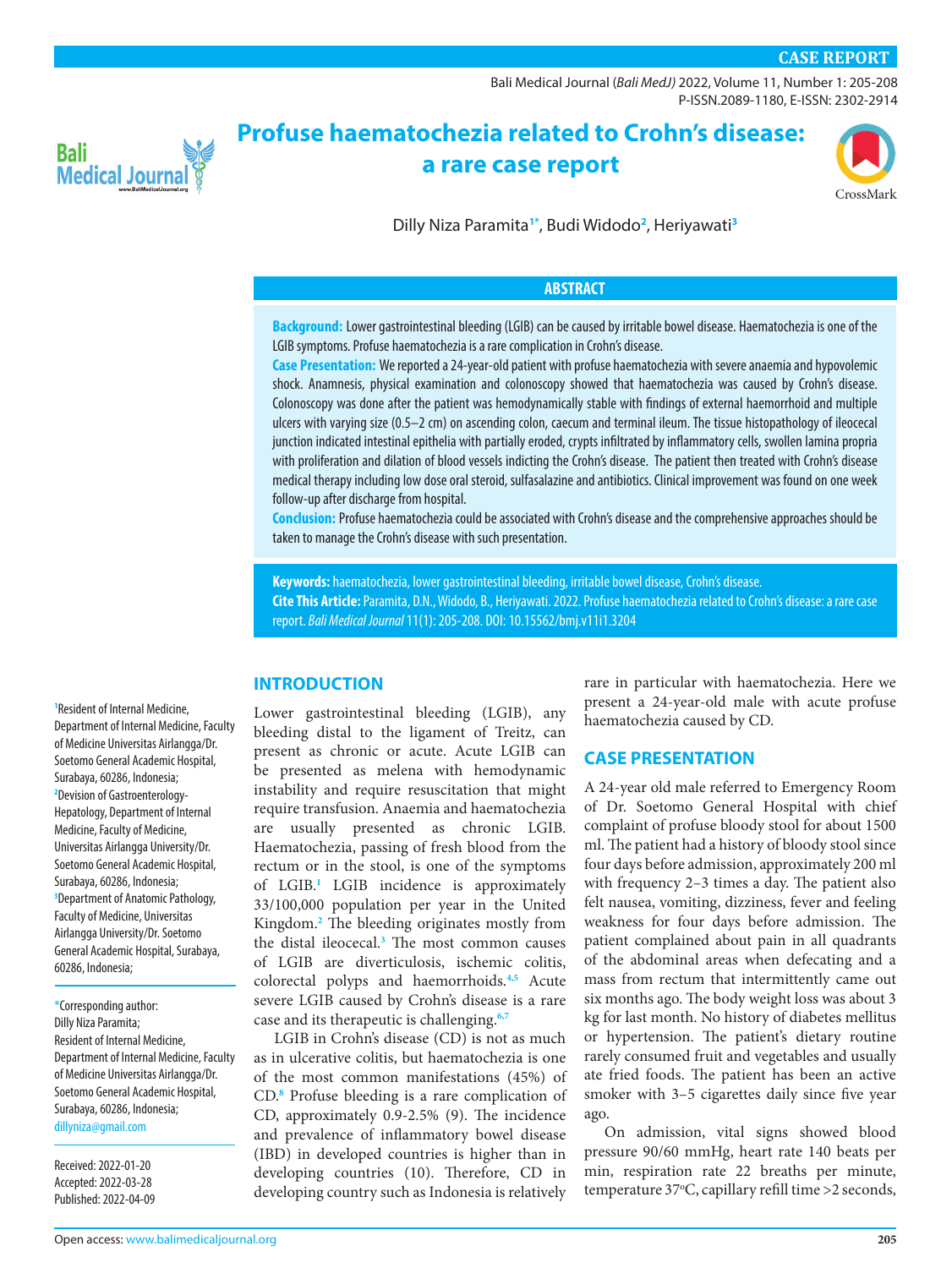oxygen saturation 98% with nasal cannula 3 litters per minute (lpm) and alert consciousness. Body mass index (BMI) status  $24.2 \text{ kg/m}^2$ . Physical examination showed conjunctiva anaemic, wet, cold and oedema on lower extremities. Digital rectal examination found a mass suspected as haemorrhoids and faeces with blood. Laboratory findings suggested anaemia (4.1 g/dl), leucocytosis (17.310 μl), neutrophilia (72.5%), hypoalbuminemia (2.03 g/dl) and elevated liver enzymes (ALT 210 IU/l and AST) 390 IU/l). Human immunodeficiency virus (HIV), hepatitis B surface antigen (HBsAg), hepatitis C virus (HCV) tests showed negative results. Abdominal ultrasound (USG) assessment showed slight hepatomegaly. The patient was first diagnosed with hypovolemic shock with profuse haematochezia caused by colitis as differential diagnose with grade III internal haemorrhoid.

The patient was then transferred to the intensive care unit (ICU) until hemodynamically stable. The tamponade dressing still detected bloody stool until day 3 after admission but the volume was reduced. The patient received two bags of whole blood transfusion, and five bags of packed red cell transfusions (two transfusions each day) to gain haemoglobin at level 11.6 g/dl on the day 7 of admission. Intravenous antibiotics (levofloxacin and metronidazole), antifibrinolytic, vitamin K, antiemetic and proton pump inhibitors were given until day of 6 of admission. Tamponade dressing was placed in the patient's anal canal to control and monitoring the bleeding.

Patient was planned for faecal calprotein test and colonoscopy. On the day 3 of admission, faecal calprotein showed 232 μg/g. Colonoscopy was conducted on the day 7 of admission [\(Figure 1](#page-1-0)). Colonoscopy findings showed intact external haemorrhoid (size 2 x 1 x 1 cm), erythema spots on rectosigmoid mucosa, multiple ulcers with varying size (0.5–2 cm) on ascending colon, caecum and terminal ileum, and the edges of appendix was found hyperaemic and oedematous. The patient was then diagnosed with Crohn's disease and external haemorrhoids. Low dose oral steroid (4 mg methylprednisolone each 8 h), sulfasalazine (500 mg each 8 h),

and proton pump inhibitor (omeprazole 20 mg once a day). The patient was discharged after nine day hospitalization. The histopathology of the tissues from ileocecal junction showed mucosal tissue covered with intestinal epithelium partially eroded, crypts infiltrated by neutrophils and lymphocytes, the lamina propria was slightly swollen with the distribution of neutrophil cells, histiocytes, lymphocytes, plasma cells, proliferation and dilation of blood vessels [\(Figure 2](#page-2-0)). The conclusions of histopathology finding was chronically active colitis.

## **DISCUSSION**

Haematochezia is a common clinical presentation of LGIB with incidence of hospitalization rate approximately 35.7/100,000 in the US.**[11](#page-3-8)[,12](#page-3-9)** The differential diagnosis for haematochezia is broad and needs careful medical evaluation. Management approach for haematochezia should be started by evaluating the hemodynamic instability, obtain the source of bleeding, assess any abdominal and pelvic pain and perform digital rectal examination.**[13](#page-3-10)** Haematochezia can be presented on some diseases such as haemorrhoids, neoplasia, IBD, radiation enteritis/colitis and infectious colitis.**[11](#page-3-8)** The differential diagnosis of haematochezia can be dependent on the patient age. CD is a potential cause of haematochezia in younger patients (<20 years old).**[13](#page-3-10)** IBD contributes to 9.5% of LGBI in adults in China.**[14](#page-3-11)** A rare but life-threatening complication of IBD is an acute profuse haematochezia. In patients with CD the prevalence of profuse haematochezia is very low ranges from 0.6 to 6%.**[15](#page-3-12),[16](#page-3-13)** This indicates that the case of profuse haematochezia in CD patient is a rare patient.

CD lesions can be from mouth to anus and mostly found on ileum and colon or both.**[17](#page-3-14)** During the disease course, the CD could have period of remissions and flares. The pathogenesis of CD involves the interactions of environmental factors, innate immunity, susceptibility genes and the host gut microbiota. These factors lead to intestinal mucosa disruption.**[18](#page-3-15)** The incidence and prevalence of CD have been found increasing over the last three decades and the most common is reported

in Europe and north America, but is probably increasing in Asia and Africa. The incidence of CD in Asia has peaked in age 20–24 years and 40–44 years. One of the risk of developing CD is associated with smoking.**[19](#page-3-16),[20](#page-3-17)** Smoking could be one of the risk factor for this patient who was active smoker for almost five years with 3–5 cigarettes daily.

The diagnosis of CD can be concluded from clinical finding, imaging data with histologic finding and laboratory test. The most common symptom is chronic diarrhoea followed by abdominal pain in the right lower quadrant, weight loss, haematochezia, fatigue (due to inflammation, anaemia, deficiency of vitamin and mineral deficiencies), fever and extraintestinal manifestations (arthropathy, erythema nodosum, uveitis, hepatobiliary diseases).**[21](#page-3-18)** Faecal calprotectin is a useful test to rule out CD in adult with 93% and 94% sensitivity and specificity, respectively at 50µg/g



<span id="page-1-0"></span>**Figure 1.** Colonoscopy finding showed external haemorrhoid and multiple ulcers with varying size (0.5–2 cm) on ascending colon, caecum and terminal ileum.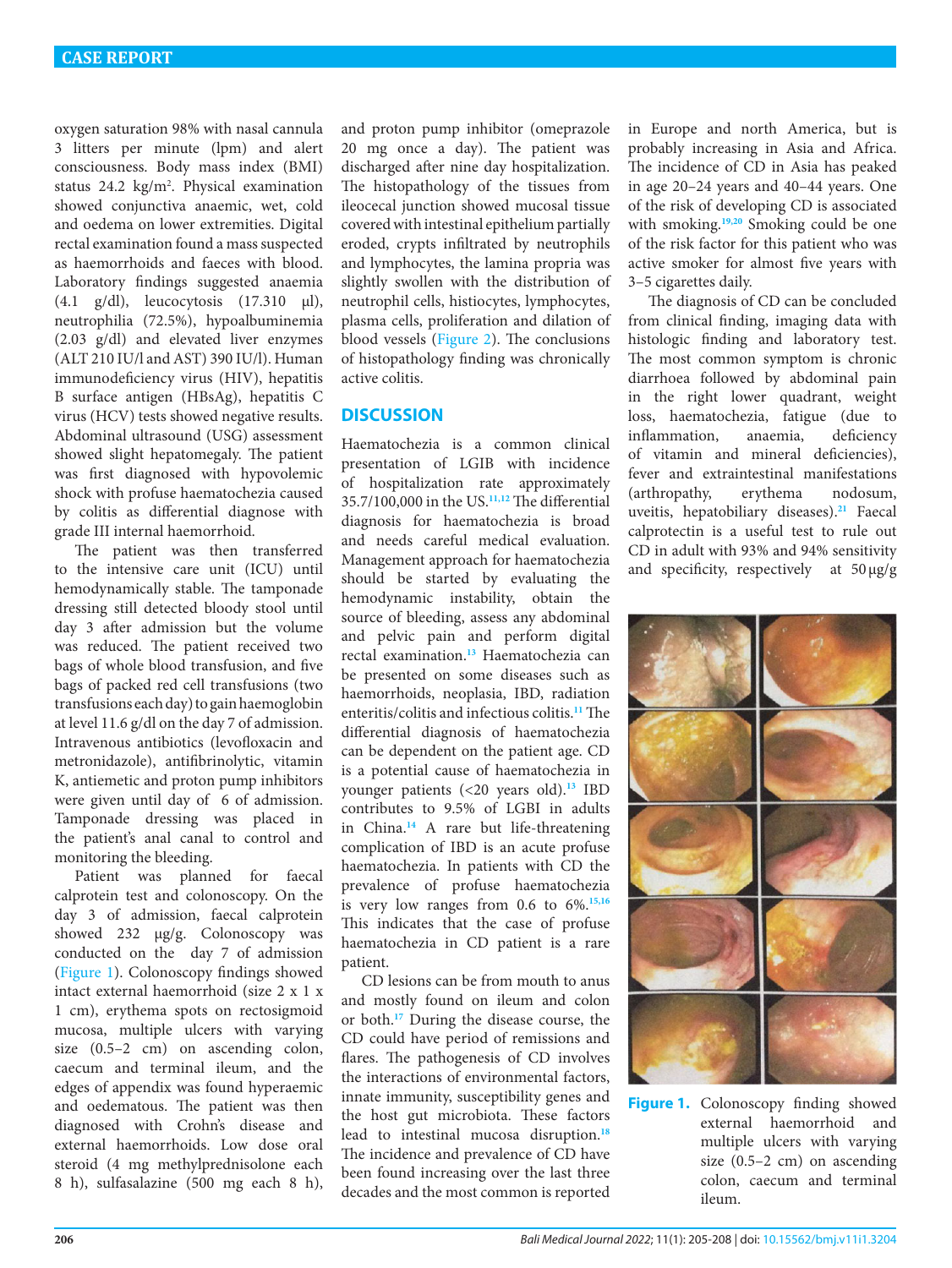

<span id="page-2-0"></span>

cut-off.**[22](#page-3-19)** Typical endoscopic findings in CD include: (1) cobblestone appearance; (2) focal distribution of longitudinal ulcers; and (3) small aphthous ulcerations arranged in a longitudinal fashion.**[23](#page-3-20)** Histologic characteristics of CD include focal crypt architectural distortion, focal chronic inflammation, and granulomas not related to crypt injury.**[24](#page-3-21)** In this case, the histologic showed intestinal epithelium that partially eroded, crypts infiltrated by inflammatory cells and swollen lamina propria suggesting the CD.

The management CD are established based on location, severity, complications, and future disease prognosis. The severity

of disease can be calculated with Crohn's Disease Activity Index (CDAI).**[25](#page-3-22)** Based on CDAI, the criteria as follow: (a) remission: CDAI score <150 points; (b) mild-to-moderate: 150–220 points; (c) moderate-to-severe disease: 220–450 points; and (d) severe: >450 points.<sup>25</sup> The CDAI total score in this patient was 443 indicates a moderate-severely active disease and therefore medical therapy was chosen. The start of medical therapy with a combination of biological and immunosuppressant, so called 'topdown' or start treatment with topical steroids then step up to systemic steroids, immunosuppression and biologicals ('step-up') treatment were still debatable. We treated this patient with a step-up method. Based on American College of Gastroenterology (ACG) guidelines, for induction phase, prednisone 40-60 mg/ day or equivalent (for 1–2 weeks then reduced by 5 mg/week for 3 months), anti-tumour necrosis factor (TNF) (infliximab, adalimumab, certolizumab pegol), anti-integrin with or without immunomodulators can be given. The treatment then followed by maintenance phase with azathioprine (1.5–2.5 mg/kg/ day) and 6-mercaptopurine (0.75–1.5 mg/ kg/day), methotrexate (MTX) (15–25 mg/ week), anti-TNF, anti-integrin, anti-p40 inhibiting IL-12 and IL-23 (for failed steroids, thiopurine, MTX, and anti-TNF).**[26](#page-3-23)** Our patient achieved remission after steroid and 5-aminosalicylic acid (5-ASA) oral treatment. Clinical improvement was achieved on one week follow-up after hospital discharge.

## **CONCLUSION**

We found acute life-threatening complications of Crohn's disease case. Profuse haematochezia was an indication of LGIB. Epidemiologic and historical features of current disease should be considered for LGIB diagnosis. Identification of the bleeding site is the most important initial step in treatment. The use of elective colonoscopy and laboratory studies such as faecal calprotein found to be useful in our case. The medical therapy using steroids and sulfasalazine showed a good result on our moderate-tosevere disease patients.

## **PATIENT CONSENT**

Verbal informed consent was obtained from the patient's next of kin for inclusion in this report. Research approval is not required for case reports.

## **ACKNOWLEDGMENTS**

We would like to thank to patient. We would like to express the gratitude to our staffs at Department of Internal Medicine, Faculty of Medicine Airlangga University/ Dr Soetomo General Hospital for their guidance and support to complete this report.